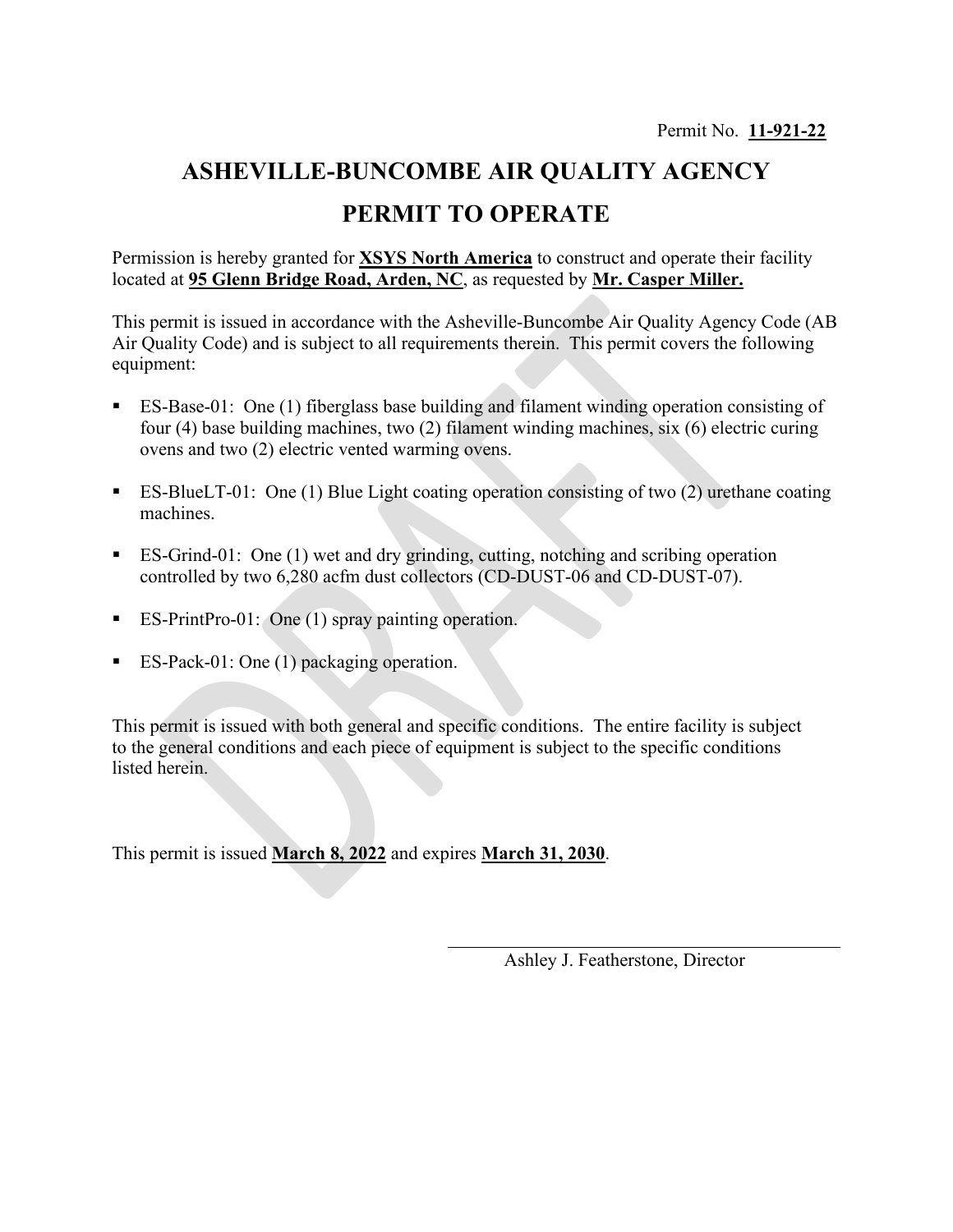## **A. GENERAL CONDITIONS AND LIMITATIONS**

- 1. **Regulatory Applicability.** This facility shall be operated in accordance with the Asheville-Buncombe Air Quality Agency Code (AB Air Quality Code), including but not limited to the conditions specified herein and any other applicable Local, State, and Federal regulations.
- 2. **Application.** This permit is subject to revocation or modification by AB Air Quality Board in the event that any alterations are made to the process from those submitted in the approved application, plans, specifications, and other supporting data. The Permittee shall retain for the duration of the permit term a copy of the application package and any information submitted to AB Air Quality in support of the application package. Any changes in the permit application specifications or any existing equipment which alter the impact of the facility on air quality may require a permit. Failure to obtain such a permit prior to construction may result in enforcement action.
- 3. **Reporting Requirement.** Any of the following that would result in previously unpermitted, new, or increased emissions must be reported to the Director of the AB Air Quality:
	- a. changes in the information submitted in the application regarding facility emissions;
	- b. changes that modify equipment or processes of existing permitted facilities; or
	- c. changes in the quantity or quality of materials processed.

If appropriate, modifications to the permit may then be approved by the AB Air Quality Board to reflect any necessary changes in the permit conditions. In no case are any new or increased emissions allowed that will cause a violation of the emission limitations specified herein.

- 4. **Change of Ownership and/or Name.** In the event there is a change of ownership and/or name of the permitted facility, notification shall be made to AB Air Quality in accordance with AB Air Quality Code 17.0304(d) and (g).
- 5. **Equipment Relocation.** A new air permit shall be obtained by the Permittee prior to establishing, building, erecting, using, or operating the emission sources or air cleaning equipment at a site or location not specified in this permit.
- 6. **Violations.** The issuance of this permit in no way absolves the Permittee of liability for any potential civil and/or criminal penalties which may be assessed for violations of AB Air Quality Code which have occurred prior to the effective date of this permit. The Permittee shall be subject to enforcement action, including assessment of civil and/or criminal penalties, if any term or condition of this permit is violated.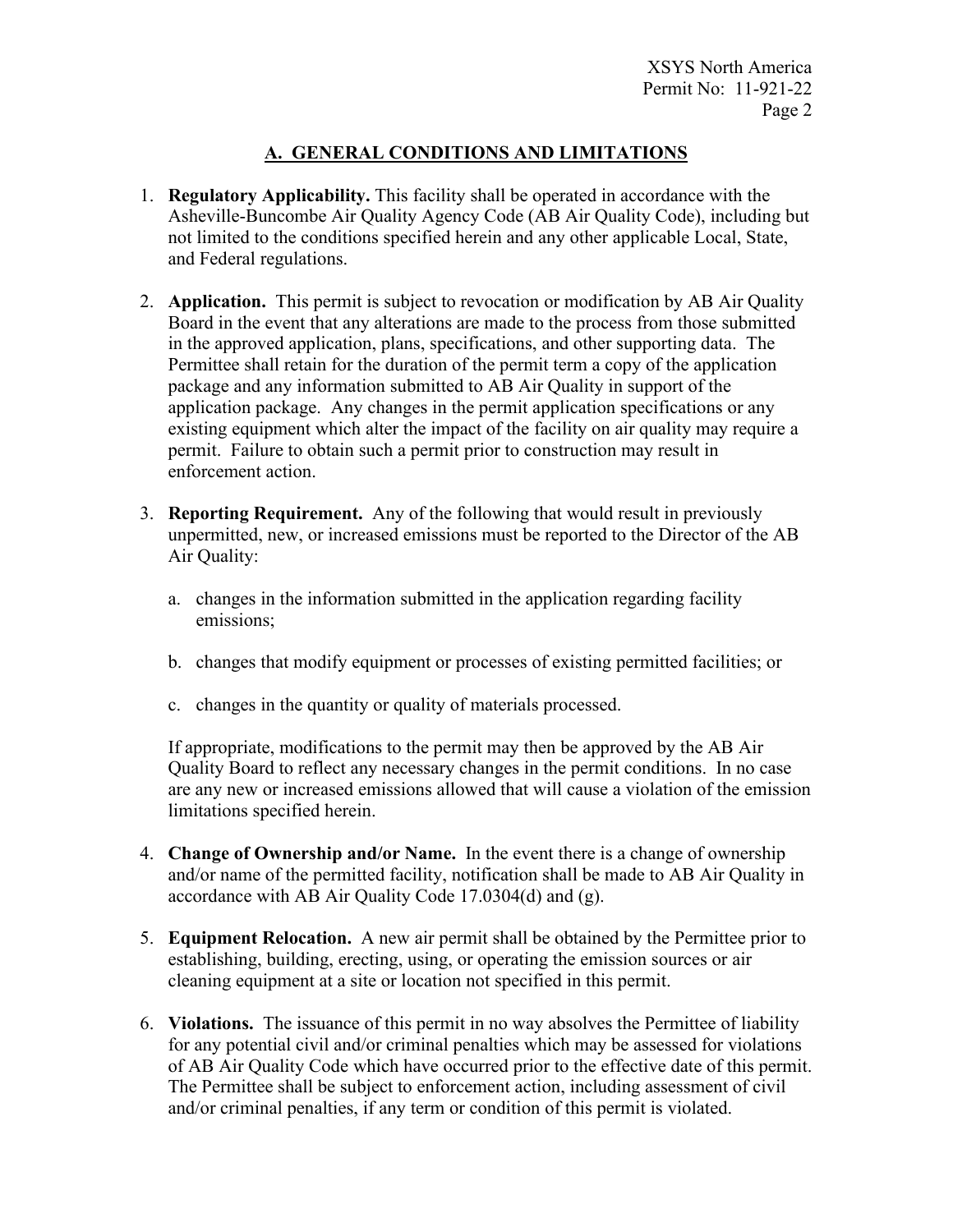- 7. **Operation and Maintenance.** This permit shall become void if the facility is not operated and maintained at all times so that the overall reduction in air pollutants, in accordance with applicable standards, is achieved. Unless otherwise specified by this permit, no emission source may be operated without the concurrent operation of its associated air cleaning device(s). The permittee shall take the following measures in order to minimize the duration and frequency of excess emissions, with respect to air pollution control and process equipment which affect such emissions:
	- a. Develop a maintenance schedule and maintain records of all scheduled and nonscheduled maintenance.
	- b. Maintain an inventory of spare parts.
	- c. Have available written operating procedures for equipment. These procedures shall be based on the manufacturer's recommendations, at a minimum.
	- d. Train operators in the proper operation of all such equipment and familiarize the operators with the written operating procedures.

Records of maintenance and training shall be maintained on site for a period of five years and shall be made available to AB Air Quality personnel upon request.

- 8. **Malfunctions.** The Permittee shall furnish notification to the AB Air Quality of malfunctions of the affected facility or related air pollution control equipment that may cause excess emissions pursuant to AB Air Quality Code 4.0535. In no event shall poor maintenance, careless operation or any other upset condition within the control of the owner or operator be considered a malfunction.
- 9. **Reports, Test Data, Monitoring Data, Notifications, and Requests for Renewal.** All such information shall be submitted to the:

Asheville-Buncombe Air Quality Agency PO Box 2749 Asheville, NC 28802

- 10. **Right of Entry.** The Permittee shall allow authorized Local, State, and Federal representatives, upon the presentation of credentials:
	- a. To enter upon the Permittee's premises on which the facility is located or in which any records are required to be kept under the terms and conditions of this permit;
	- b. To have access to and copy at reasonable times any records required to be kept under the terms and conditions of this permit or the AB Air Quality Code;
	- c. To inspect at reasonable times any facility, equipment, or process subject to the terms and conditions of this permit or the AB Air Quality Code; and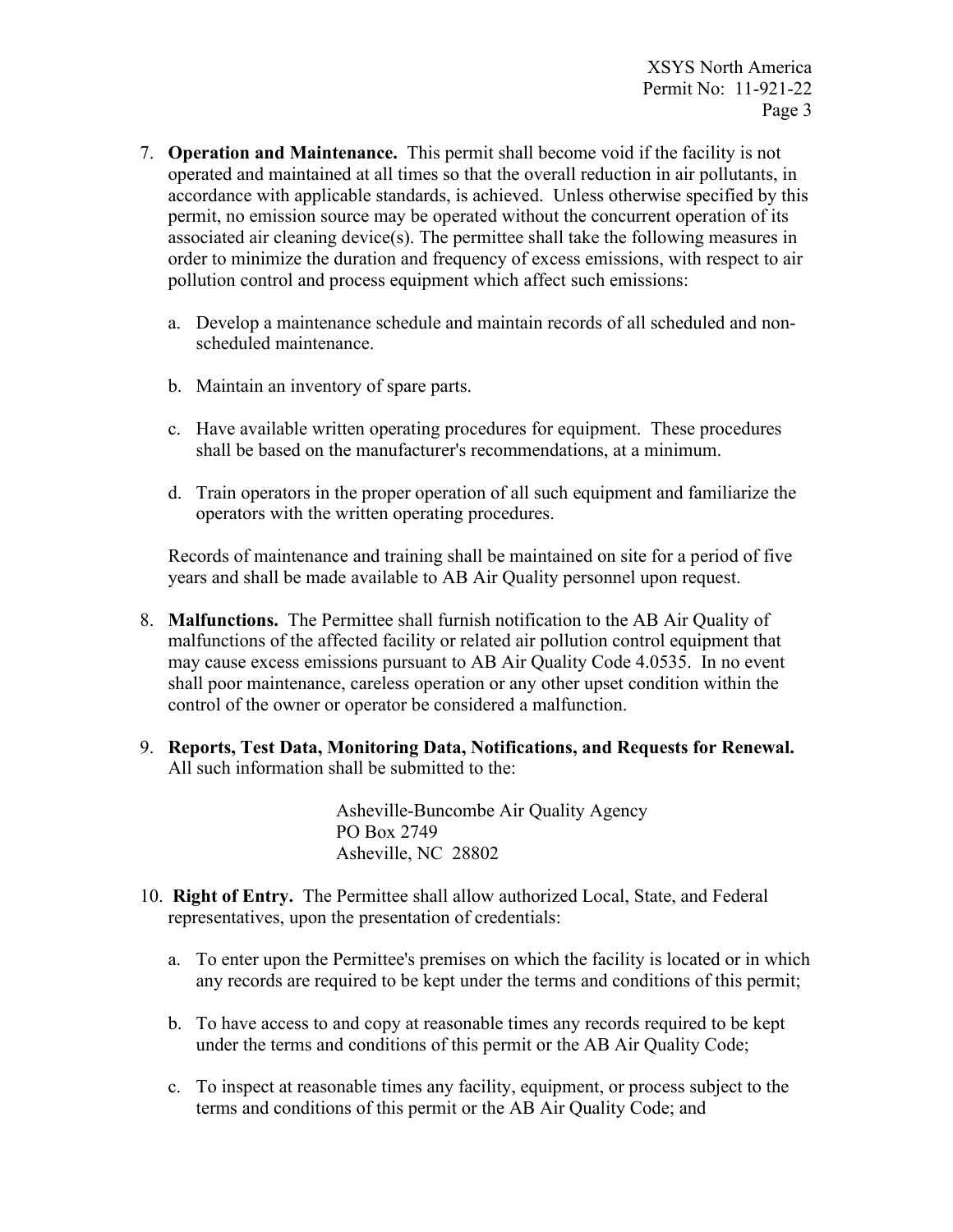XSYS North America Permit No: 11-921-22 Page 4

d. To sample or test at reasonable times.

For purposes of this condition, the time for inspection shall be deemed reasonable during regular business hours or whenever the facility is in operation. Nothing contained herein shall make an inspection time unreasonable during an emergency.

- 11. **Annual Fee Payment.** Pursuant to AB Air Quality Code 17.0203, the Permittee shall pay the Annual Permit Fee within thirty (30) days of receipt of an invoice by the Agency. Failure to pay the fee in a timely manner will cause the Agency to initiate action to revoke the permit.
- 12. **Permit Renewal Requirement.** The Permittee, at least ninety (90) days prior to the expiration date of this permit, shall request permit renewal by letter in accordance with AB Air Quality Code 17.0304(d) and (f). Pursuant to AB Air Quality Code  $17.0203(g)$ , no permit application fee is required for renewal of an existing air permit provided no changes have been made to the permitted facility. In accordance with AB Air Quality Code 17.0304(b)(4), an air emissions inventory that contains the information specified under AB Air Quality Code 4.0202, quantifying actual air pollutant emissions for the preceding calendar year must accompany your renewal request letter. The Agency will send information on how to submit the emissions inventory, along with a reminder to renew your permit, about six months prior to your permit expiration. If you do not receive this information, please contact the Agency.
- 13. **Permit Suspension/Revocation**. This permit may be suspended or revoked by the AB Air Quality Board if the Permittee:
	- a. Knowingly makes material misstatements in the application for this permit or any amendments to it;
	- b. Fails to comply with the conditions of this permit;
	- c. Fails to comply with any emission standards applicable to the equipment listed in page 1 of this permit;
	- d. Causes emissions from this facility which result in violations of, or interferes with the attainment and maintenance of, any ambient air quality standard;
	- e. Fails to operate this facility in conformance with any applicable control strategy, including any emission standards or emission limitations, in the State Implementation Plan in effect on the date that the application for this permit is submitted;
	- f. Fails to operate this facility in accordance with the application for this permit or any amendments to it; or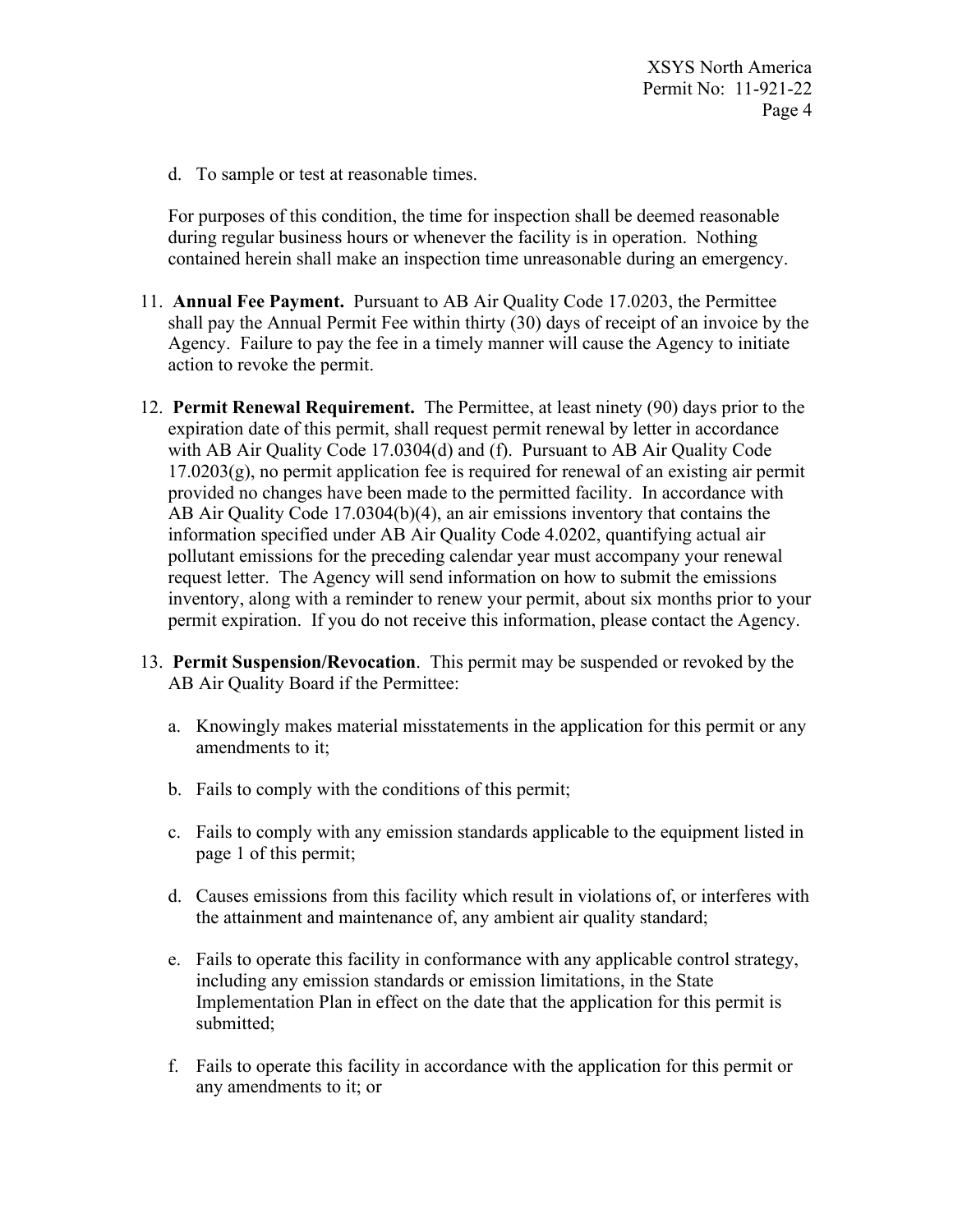XSYS North America Permit No: 11-921-22 Page 5

- g. Allows the permit to become invalid.
- 14. **Permit Retention.** The Permittee shall retain a copy of this permit on the premises of the facility to which it applies.

## **B. SPECIFIC CONDITIONS AND LIMITATIONS**

- 1. **Permit Status.** Permit number 11-921-21, issued March 8, 2022, is the first permit issued to this facility.
- 2. **Particulate Matter - Emission Standard.** ES-Grind-01 shall be operated in accordance with the AB Air Quality Code 4.0515 – "Particulates from Miscellaneous Industrial Processes." Particulate matter emissions shall not exceed allowable emission rates. The allowable emission rates are a function of the process weight rate and shall be determined by the following equation(s), where P is the process throughput rate in tons per hour (tons/hr) and E is the allowable emission rate in pounds per hour (lbs/hr).

E =  $4.10*(P)^{0.67}$  for P  $\leq$  30 tons/hr, or

$$
E = 55.0^*(P)^{0.11} - 40
$$
 for P >30 tons/hr.

- 3. **Visible Emissions.** All sources shall be operated in accordance with AB Air Quality Code 4.0521 – "Control of Visible Emissions." This regulation limits visible emissions from these sources to no more than 20 percent opacity when averaged over a six-minute period. However, six-minute averaging periods may exceed 20% opacity if:
	- a. No six-minute period exceeds 87% opacity;
	- b. No more than one six-minute period exceeds 20% opacity in any hour; and
	- c. No more than four six-minute periods exceed 20% opacity in any 24-hour period.
- 4. **Fugitive Dust Emissions.** Per AB Air Quality Code 4.0540 "Particulates From Fugitive Dust Emission Sources," the Permittee shall not cause or allow fugitive dust emissions to cause or contribute to substantive complaints or excess visible emissions beyond the property boundary. If substantive complaints or excessive fugitive dust emissions from the facility are observed beyond the property boundaries for six minutes in any one hour (using Reference Method 22 in 40 CFR, Appendix A), the owner or operator may be required to submit a fugitive dust plan as described in AB Air Quality Code 4.0540(g).
- 5. **Odorous Emissions - Standard.** The facility shall be operated in accordance with the AB Air Quality Code 4.1806 – "Control and Prohibition of Odorous Emissions,"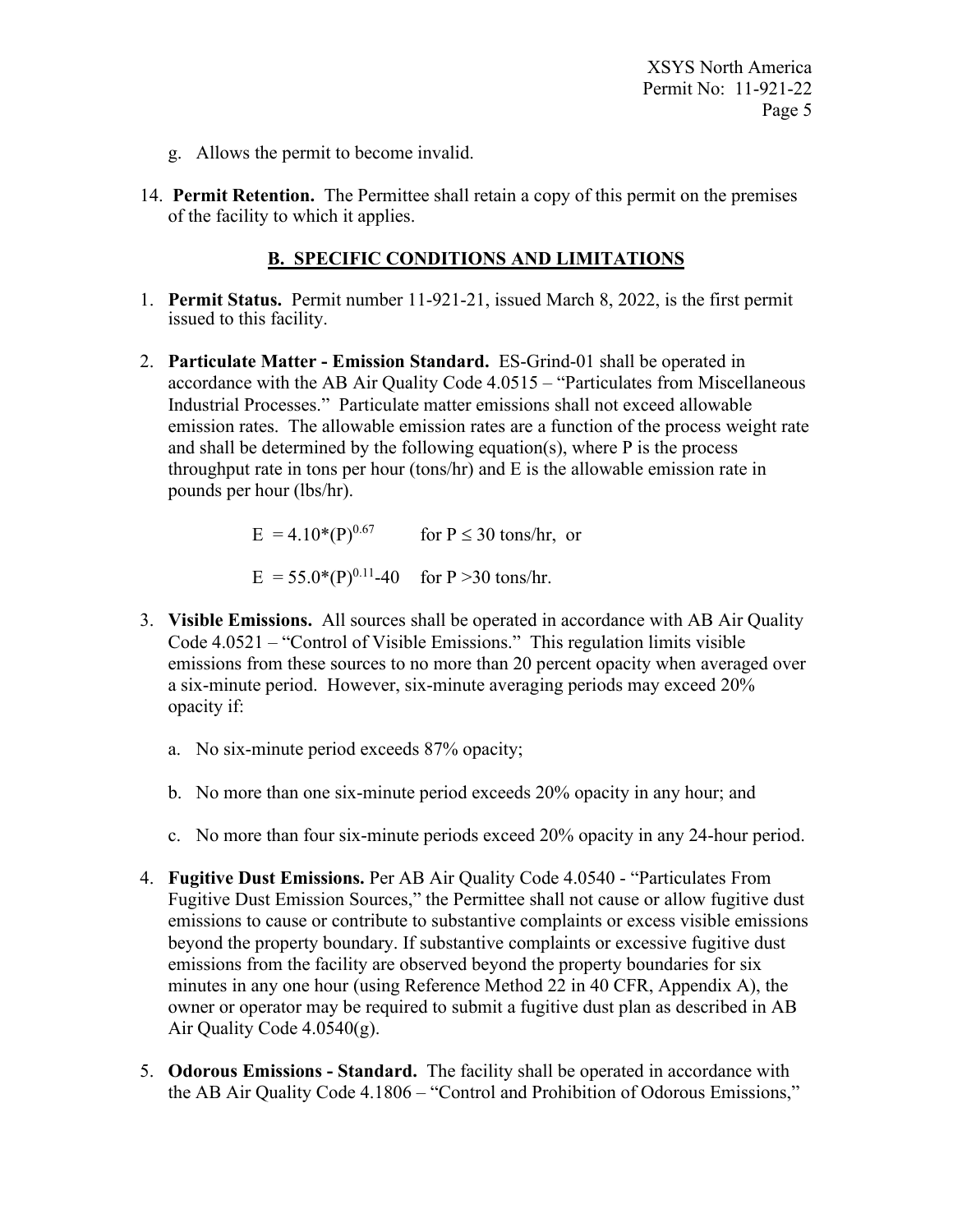such that suitable measures shall be employed to prevent odorous emissions from causing or contributing to objectionable odors beyond the facility's boundary.

- 6. **Synthetic Minor Facility.** In order to comply with this permit and to avoid the applicability of 40 CFR Part 70, The Federal Operating Permit Program (Title V) and AB Air Quality Code 17.0500 "Title V Procedures", this facility, per AB Air Quality Code 17.0315 - "Synthetic Minor Facilities," has requested certain emission limitations. The emissions of this facility shall be less than:
	- a. 100 tons per year of any criteria air pollutant;
	- b. 10 tons per year of each hazardous air pollutant; and
	- c. 25 tons per year of all hazardous air pollutants.
- 7. **Synthetic Minor Facility.** Per AB Air Quality Code 17.0315(e) the Director has required the following recordkeeping and reporting requirements to assure compliance with the emissions limit associated with the applicability of 40 CFR 70 and AB Air Quality Code 17.0500:
	- a. **Recordkeeping Requirements**. The facility shall keep a log of the amount of styrene used per month and total amount of styrene used during the 12-month period ending on that month.
	- b. **Reporting Requirements**. The facility shall submit a summary of the recordkeeping requirements in this section postmarked on or before January 30 of each calendar year for the preceding six-month period between July and December and July 30 of each calendar year for the preceding six-month period between January and June.
- 8. **Operating Limits.** In order to avoid the applicability of 40 CFR 70 and AB Air Quality Code 17.0500:
	- a. The facility shall not operate ES-Grind-01 unless the emissions from the equipment are controlled by the dust control filters.
- 9. **Fabric Filter Requirements.** Particulate matter emissions from ES-Grind-01 shall be controlled by the dust control filters.
	- a. **Inspection and Maintenance Requirements.** To comply with the provisions of this permit and ensure that emissions do not exceed the regulatory limits, the Permittee shall perform an annual inspection of the fabric filter system. In addition, the Permittee shall perform periodic inspections and maintenance as recommended by the equipment manufacturer.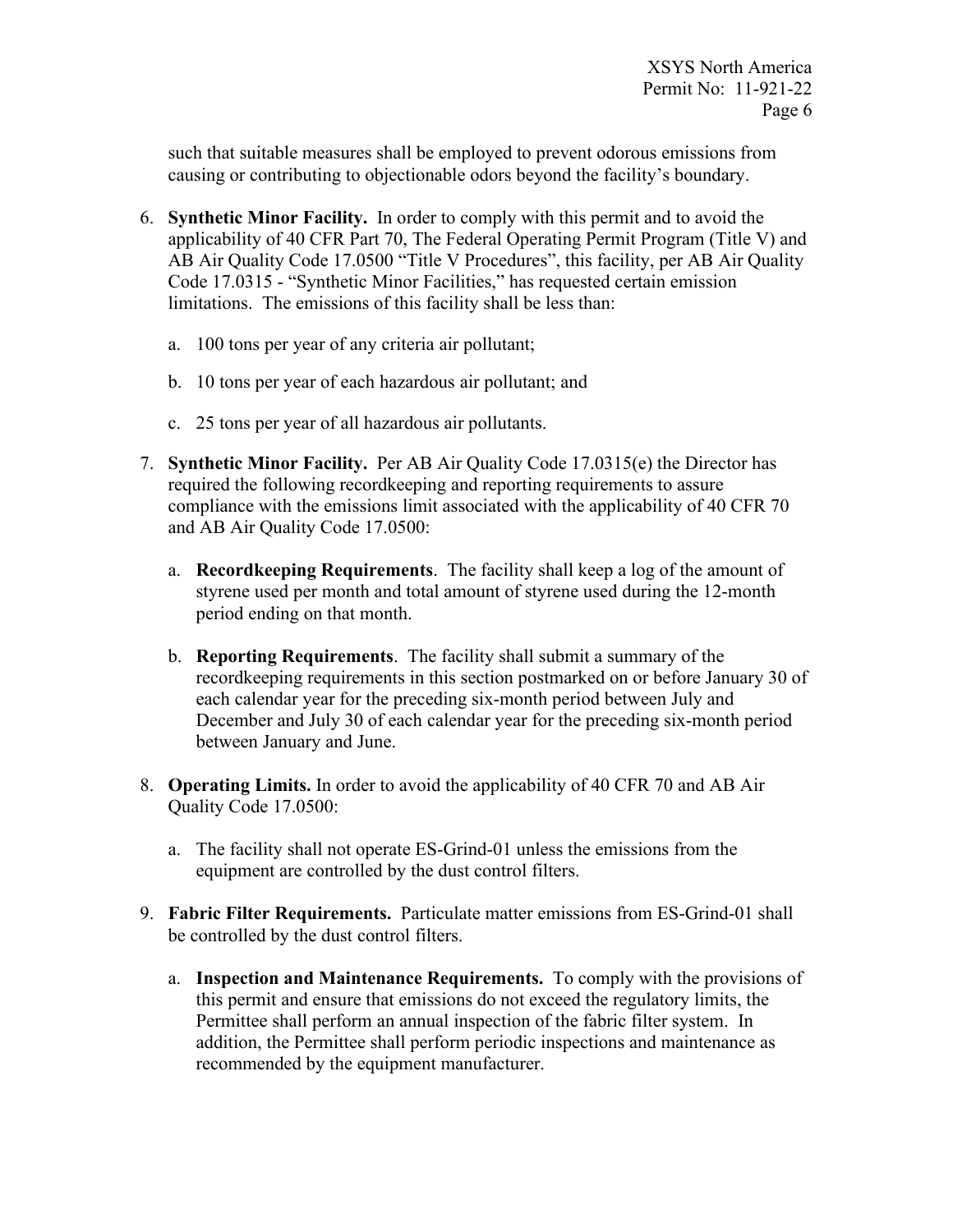- **b. Recordkeeping Requirements**. The results of all inspections and any variance from manufacturer's recommendations or from those given in this permit (when applicable) shall be investigated with corrections made and dates of actions recorded in a logbook. Records of all maintenance activities shall be recorded in the logbook. The logbook (in written or electronic form) shall be kept on-site and made available to AB Air Quality personnel upon request.
- 10. **Recordkeeping and Reporting Requirements.** The facility shall be operated in accordance with the AB Air Quality Code 4.0605 – "General Recordkeeping and Reporting Requirements," such that the following specific reports shall be submitted to the AB Air Quality by February 15 of each year:

| Equipment/Process                                                | <b>Reporting Requirement</b>                                                                                                                                                                    | <b>Submittal Date</b><br>(Postmarked By)                                                                               |
|------------------------------------------------------------------|-------------------------------------------------------------------------------------------------------------------------------------------------------------------------------------------------|------------------------------------------------------------------------------------------------------------------------|
| ES-Base-01                                                       | 1. Total amount of styrene used per<br>month for the preceding six-month<br>period.<br>2. The 12-month rolling total of<br>styrene used during each month in<br>the preceding six-month period. | January 30 for the<br>period between July<br>and December and<br>July 30 for the<br>period between<br>January and July |
| ES-Base-01, ES-<br>BlueLT-01, ES-<br>PrintPro-01, ES-<br>Pack-01 | For each VOC-containing product used:<br>1. Product name;<br>2. VOC content;<br>3. Annual usage; and<br>4. Annual VOC emissions                                                                 | February 15 of the<br>following year                                                                                   |
| ES-Base-01, ES-<br>BlueLT-01, ES-<br>PrintPro-01, ES-<br>Pack-01 | For each HAP-containing product used:<br>1. Product name;<br>2. HAP content;<br>3. Annual usage; and<br>Annual VOC emissions<br>$4_{\cdot}$                                                     | February 15 of the<br>following year                                                                                   |
| ES-Grind-01                                                      | The number of hours of operation for<br>the preceding year.                                                                                                                                     | February 15 of the<br>following year                                                                                   |